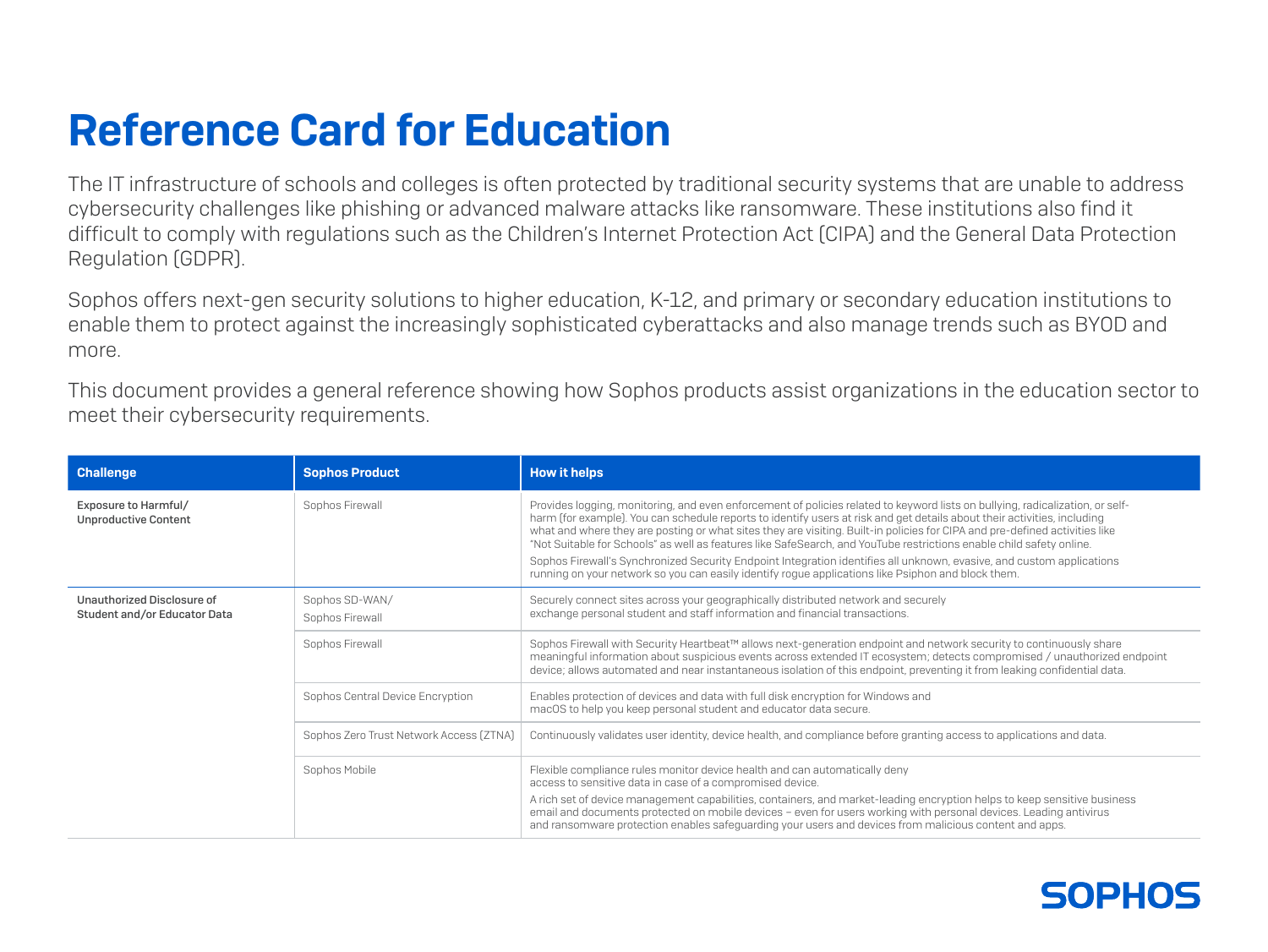| <b>Challenge</b>                                                   | <b>Sophos Product</b>                                          | <b>How it helps</b>                                                                                                                                                                                                                                                                                                                                                                                                                                                                                                                                                                                                                    |
|--------------------------------------------------------------------|----------------------------------------------------------------|----------------------------------------------------------------------------------------------------------------------------------------------------------------------------------------------------------------------------------------------------------------------------------------------------------------------------------------------------------------------------------------------------------------------------------------------------------------------------------------------------------------------------------------------------------------------------------------------------------------------------------------|
|                                                                    | Sophos Cloud Optix                                             | Cloud Optix continually monitors public cloud infrastructure to provide visibility of resources and<br>threats across your organization and proactively reduce business risk from unsanctioned activity,<br>vulnerabilities, and misconfigurations that would leave internal records exposed.                                                                                                                                                                                                                                                                                                                                          |
|                                                                    | Sophos Email                                                   | Al-powered smart email security delivers robust protection against email borne threats - emails from<br>malicious URLs / C2 servers, spams, ransomware and phishing campaigns etc. Blends multiple authentication<br>techniques, AI, threat intelligence and blocking features to deliver pervasive email security. Also provides<br>advanced data breach prevention with policy-based email encryption to protect sensitive data.                                                                                                                                                                                                     |
| Web Filtering Policies for Student<br><b>Safety and Compliance</b> | Sophos Firewall                                                | Allows built-in features and policy settings that help you become compliant with local regulations easily. Built-in policies<br>for CIPA and pre-defined activities like "Not Suitable for Schools" as well as features like SafeSearch, YouTube restrictions,<br>and keyword filtering [related to bullying, radicalization, or self-harm [for example]] enable child safety online.                                                                                                                                                                                                                                                  |
| <b>Phishing Protection</b>                                         | Sophos Email                                                   | Pre-Delivery: Email authentication uses a combination of authentication techniques (SPF, DKIM,<br>DMARC) to enable only legitimate emails from trusted sources to enter your inbox.                                                                                                                                                                                                                                                                                                                                                                                                                                                    |
|                                                                    | Sophos Intercept X                                             | Post-Delivery: If students/educators click on a malicious link, root cause analysis tells you which files, processes, and registry<br>keys were hit by malware; Synchronized Security automatically isolates infected endpoints and instantly cleans up malware.                                                                                                                                                                                                                                                                                                                                                                       |
|                                                                    | Sophos Phish Threat                                            | Educates and tests end users against phishing, credential harvesting, or attachment attacks, through<br>automated attack simulations, quality security awareness training, and actionable reporting metrics.                                                                                                                                                                                                                                                                                                                                                                                                                           |
| <b>BYOD Management</b>                                             | Sophos Mobile                                                  | Manage, secure, configure, and set up traditional and mobile endpoints and ensure uniform security policies regardless of device type<br>or ownership. Container-only management allows email and data to be protected and controlled without intruding on user privacy.                                                                                                                                                                                                                                                                                                                                                               |
| Unauthorized Data Upload,<br><b>Unproductive Cloud Apps Access</b> | Sophos Firewall                                                | Get customizable policies for granular control over thousands of apps on your network<br>with Sophos Firewall's superior application visibility and controls.<br>Prevent students from accessing unproductive apps with Sophos Firewall's Synchronized Security<br>Endpoint Integration that identifies all unknown, evasive, and custom applications running on your<br>network so you can easily identify rogue applications like Psiphon and block them.<br>With CASB cloud app visibility, identify all the browser apps and cloud services that are in<br>use on your network to identify and control shadow IT and data at risk. |
|                                                                    | Sophos Intercept X                                             | Endpoint Protection application control policies restrict the use of unauthorized applications.                                                                                                                                                                                                                                                                                                                                                                                                                                                                                                                                        |
|                                                                    | Sophos Intercept X for Server<br>Sophos Intercept X for Server | Device Control allows admins to control the use of removable media through policy settings.<br>Does not permit unauthorized applications from running, automatically scanning your system<br>for known good applications, and whitelisting only those applications.                                                                                                                                                                                                                                                                                                                                                                    |
|                                                                    | Sophos Mobile                                                  | Flexible compliance rules monitor device health and can automatically deny<br>access to sensitive data in case of a compromised device.                                                                                                                                                                                                                                                                                                                                                                                                                                                                                                |
|                                                                    |                                                                | A rich set of device management capabilities, containers, and market-leading encryption helps to keep sensitive business<br>email and documents protected on mobile devices - even for users working with personal devices. Leading antivirus<br>and ransomware protection enables safeguarding your users and devices from malicious content and apps.                                                                                                                                                                                                                                                                                |
|                                                                    | Sophos Cloud Optix                                             | Cloud Optix continually monitors public cloud infrastructure to provide visibility of resources and<br>threats across your organization and proactively reduce business risk from unsanctioned activity,<br>vulnerabilities, and misconfigurations that would leave internal records exposed.                                                                                                                                                                                                                                                                                                                                          |
|                                                                    | Sophos Zero Trust Network Access [ZTNA]                        | Continuously validates user identity, device health, and compliance before granting access to applications and data.                                                                                                                                                                                                                                                                                                                                                                                                                                                                                                                   |
| <b>Ransomware Protection</b>                                       | Sophos Intercept X                                             | Enables ransomware file protection, automatic file recovery, and behavioral analysis to stop ransomware and boot record attacks.                                                                                                                                                                                                                                                                                                                                                                                                                                                                                                       |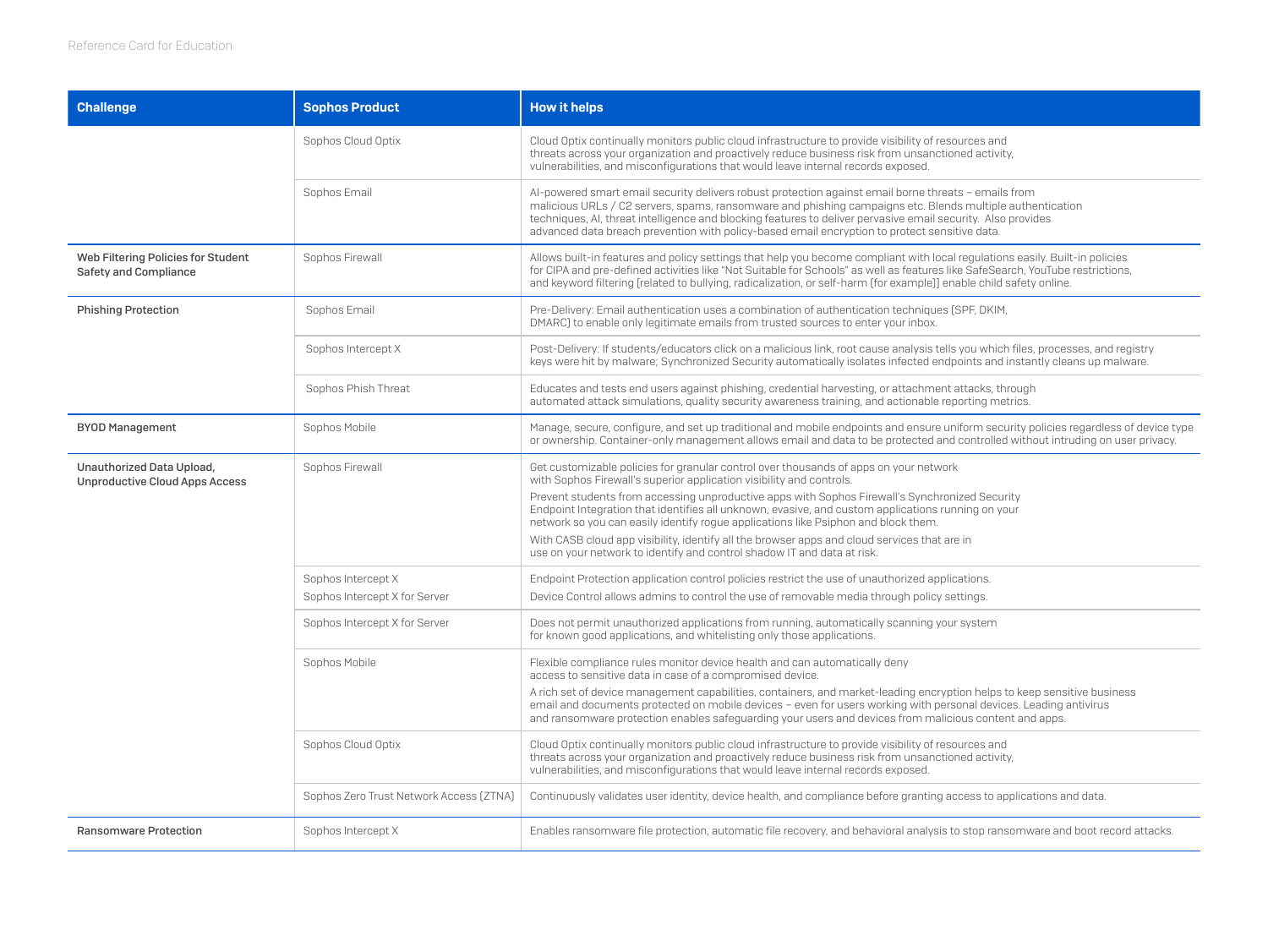| <b>Challenge</b>                      | <b>Sophos Product</b>                               | <b>How it helps</b>                                                                                                                                                                                                                                                                                                                                                                                                                                                                                                                                                                                                                                                                                                                                                                                                                                                                                                                      |
|---------------------------------------|-----------------------------------------------------|------------------------------------------------------------------------------------------------------------------------------------------------------------------------------------------------------------------------------------------------------------------------------------------------------------------------------------------------------------------------------------------------------------------------------------------------------------------------------------------------------------------------------------------------------------------------------------------------------------------------------------------------------------------------------------------------------------------------------------------------------------------------------------------------------------------------------------------------------------------------------------------------------------------------------------------|
| Advanced malware and threats          | Sophos Intercept X<br>Sophos Intercept X for Server | HIPS, Deep Learning, Anti-exploit, Anti-adversary, and malicious traffic detection combine<br>to proactively detect malicious behaviors occurring on the host.                                                                                                                                                                                                                                                                                                                                                                                                                                                                                                                                                                                                                                                                                                                                                                           |
|                                       | Sophos Firewall                                     | Leverages Sophos' industry-leading machine learning technology (powered by SophosLabs Intelix) to<br>instantly identify the latest ransomware and unknown threats before they get on your network.<br>Lateral Movement Protection, a Synchronized Security feature, prevents the threat or hacker from<br>spreading to other systems, stealing data, or communicating back to the host.                                                                                                                                                                                                                                                                                                                                                                                                                                                                                                                                                  |
|                                       | Sophos Sandboxing                                   | Complements Sophos web and email security products and Sophos Firewall by inspecting and blocking<br>executables and documents containing executable content before the file is delivered to the user's device.                                                                                                                                                                                                                                                                                                                                                                                                                                                                                                                                                                                                                                                                                                                          |
|                                       | Sophos Managed Threat Response (MTR)                | Proactive 24/7 threat hunting by elite team of threat analysts initiates actions to remotely disrupt,<br>contain, and neutralize threats on your behalf to stop even the most sophisticated threats.<br>Incorporates vulnerability intelligence to provide educational institutions with proactive security posture improvements.                                                                                                                                                                                                                                                                                                                                                                                                                                                                                                                                                                                                        |
|                                       | Synchronized Security feature<br>in Sophos products | Shares telemetry and health status, enabling coordinated isolation, detection, and malware<br>remediation across servers, endpoints, and firewalls - stopping advanced attacks.                                                                                                                                                                                                                                                                                                                                                                                                                                                                                                                                                                                                                                                                                                                                                          |
|                                       | Sophos Wireless                                     | Offers visibility into wireless networks health and clients [visitors, staff, and students] connecting to the network.<br>With visibility into potential threats, such as rogue APs, insight into clients with compliance or connectivity<br>issues and advanced diagnostics, identifying and troubleshooting issues is quick and easy.<br>Enhanced Roque AP Detection classifies neighboring Wi-Fi networks to identify<br>threats and prevent attempts to infiltrate an organization via Wi-Fi.                                                                                                                                                                                                                                                                                                                                                                                                                                        |
|                                       | Sophos Email                                        | Al-powered smart email security delivers robust protection against email borne threats - emails from<br>malicious URLs / C2 servers, spams, ransomware and phishing campaigns etc. Blends multiple authentication<br>techniques, AI, threat intelligence and blocking features to enable pervasive email security. Also provides<br>advanced data breach prevention with policy-based email encryption to protect sensitive data.                                                                                                                                                                                                                                                                                                                                                                                                                                                                                                        |
|                                       | Sophos Intercept X for Mobile                       | Enables detection of malicious and potentially unwanted applications installed on Android devices using Intercept X deep<br>learning technology alongside intelligence from SophosLabs global research team. Integration with Microsoft Intune allows<br>administrators to build conditional access policies, restricting access to applications and data when a threat is detected.                                                                                                                                                                                                                                                                                                                                                                                                                                                                                                                                                     |
| Manage Risky Users (Insider Threats)  | Sophos Firewall                                     | Correlates each user's surfing habits and activity with advanced threat triggers and history to identify<br>users with risky online behavior. You can schedule reports to identify users at risk and get details about<br>their activities, including what and where they are posting or what sites they are visiting.<br>Automatically isolates compromised systems to stop active attacks in their tracks, denying further intrusion into<br>the school network. Offers the most extensive set of user authentication options available on any firewall, including<br>Active Directory integration, Chromebook support, and even our unique and easy-to-use Synchronized User ID solution<br>that facilitates seamless user authentication across the firewall and endpoints to offer tighter, granular user access,<br>blocking an external attacker as well as a malicious insider from gaining access to sensitive systems or data. |
| <b>Identity and Access Management</b> | Sophos Firewall                                     | Get next-gen granular control over the applications in use, your users' web surfing, bandwidth allocation, and<br>other network resources with the help of our user identity-based firewall policies and reporting.                                                                                                                                                                                                                                                                                                                                                                                                                                                                                                                                                                                                                                                                                                                      |
|                                       | Sophos Cloud Optix                                  | The SaaS based service connects disparate actions with Sophos AI to pinpoint unusual access patterns<br>and locations to cloud provider consoles in near real time to identify credential misuse or theft.<br>And includes an IAM visualization tool that provides a complete map of IAM relationships and allows teams to quickly and<br>easily identify over-privileged access and create right-sized IAM policies before they are exploited in cyberattacks.                                                                                                                                                                                                                                                                                                                                                                                                                                                                          |